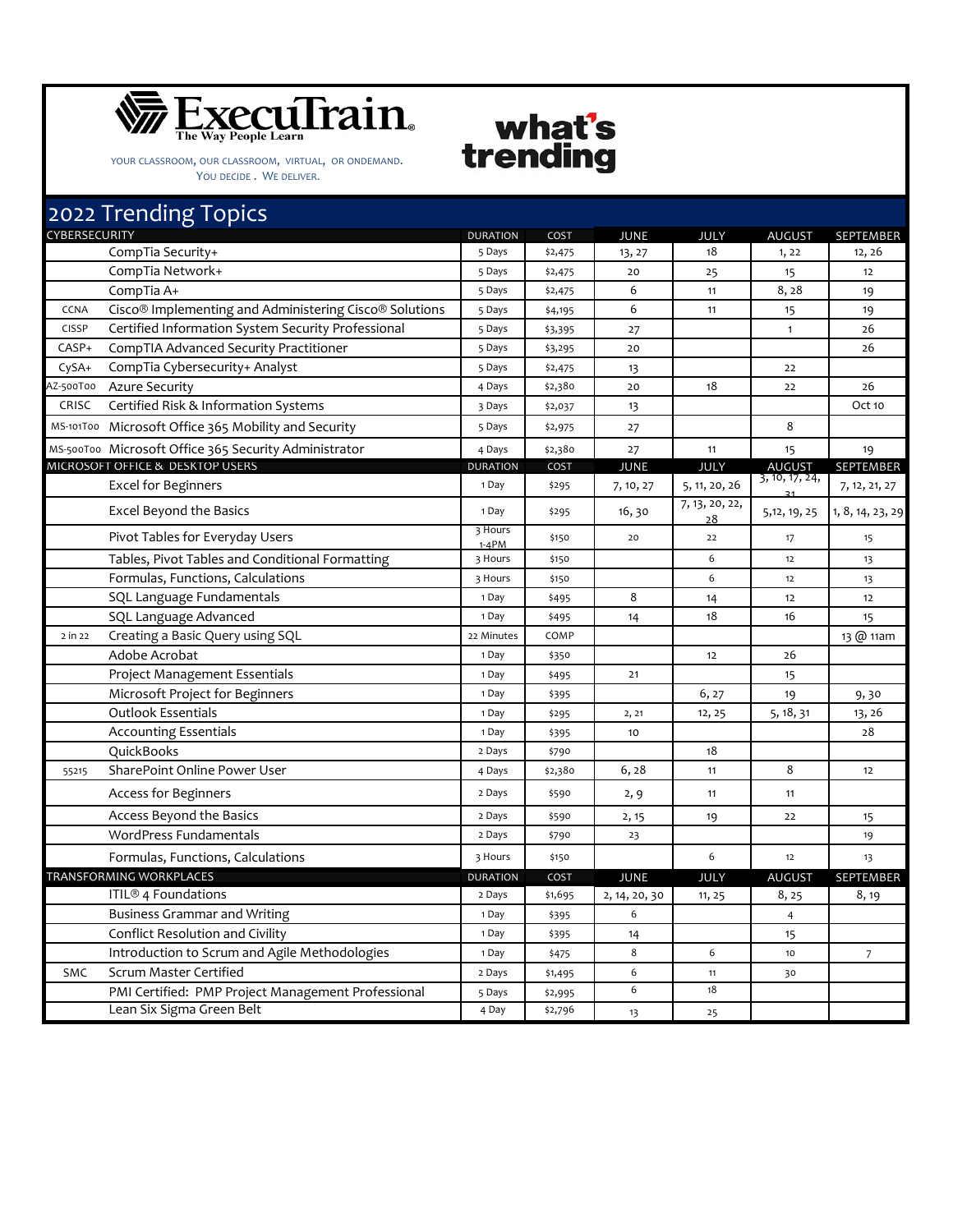|                | 2022 Trending Topics                                            |                           |                 |               |             |                               |                        |
|----------------|-----------------------------------------------------------------|---------------------------|-----------------|---------------|-------------|-------------------------------|------------------------|
|                | DATA ANALYSIS & POWER BI                                        | <b>DURATION</b>           | COST            | <b>JUNE</b>   | JULY        | <b>AUGUST</b>                 | SEPTEMBER              |
|                | Power BI - Data Analysis Practioner                             | 2 Days                    | \$880           | 27            | 25          |                               | $\mathbf{1}$           |
|                | Power BI: Report Builder Level 1                                | 2 Days                    | \$990           | 6             |             |                               |                        |
| PL-100T00      | Microsoft Power Platform App Maker                              | 3 Days                    | \$1,785         | 13            |             | $\mathbf{1}$                  | 26                     |
|                | PL-300T00 Microsoft Power BI Data Analyst                       | 3 Days                    | \$1,785         | 6, 20         | 5, 18       | 1, 15, 29                     | 12, 26                 |
| PL-900T00      | Microsoft Power Platform Fundamentals                           | 1 Day                     | \$99            | 6,20          |             | 8                             | 26                     |
|                | Pivot Tables: Data Analysis for Business Intelligence           | 1 Day                     | \$495           | 23            | 15          | 17                            | 16                     |
|                | Power Pivot: Introduction to Data Analysis                      | 1 Day                     | \$295           | 23            | 15          | 17                            | 16                     |
|                | Power BI: Dashboard in a Day                                    | 1 Day                     | \$595           | 22            |             |                               | $\overline{2}$         |
| AZURE          | AZ-900T00 Microsoft Azure Fundamentals                          | <b>DURATION</b>           | COST            | JUNE          | <b>JULY</b> | <b>AUGUST</b>                 | <b>SEPTEMBER</b><br>26 |
|                | AZ-104T00 Microsoft Azure Administrator                         | 2 Days                    | \$1,190         | 27            |             |                               | 6, 20                  |
|                | AZ-204T00 Developing Solutions for Microsoft Azure              | 4 Days                    | \$2,380         | 7, 27<br>6    | 12, 26      | 9,23<br>$\mathbf{1}$          | 26                     |
|                | AZ-040T00 Automating Administration with PowerShell             | 5 Days                    | \$2,975         |               | 18          |                               |                        |
|                | DP-300T00 Administering Relational Databases on Microsoft Azure | 5 Days                    | \$2,975         | 6, 13, 20, 27 |             | 8,29                          | 19                     |
|                |                                                                 | 4 Days                    | \$2,380         | 14<br>20      |             | 23                            |                        |
|                | AZ-305T00 Azure Architect Design<br>MICROSOFT OFFICE 365 TECH   | 4 Days<br><b>DURATION</b> | \$2,380<br>COST | JUNE          | 25<br>JULY  | 29<br><b>AUGUST</b>           | <b>SEPTEMBER</b>       |
|                | MS-203T00 Planning and Configuring a Messaging Platform         | 5 Days                    | \$2,975         |               | 17          |                               | 26                     |
|                | MS-700T00 Managing Microsoft Teams                              | 4 Days                    | \$2,380         | 20            | 25          | 30                            |                        |
|                | MS-101T00 Microsoft Office 365 Mobility and Security            | 5 Days                    |                 | 27            |             | 8                             |                        |
|                |                                                                 |                           | \$2,975         |               |             |                               |                        |
|                | MS-500T00 Microsoft Office 365 Security Administrator           | 4 Days                    | \$2,380         | 27            | 11          | 15                            | 19                     |
|                | MS-100T00 Microsoft Office 365 Identity and Services            | 5 Days                    | \$2,980         | 13            | 25          | 29                            |                        |
|                | MD-100T00 Windows 10                                            | 5 Days                    | \$2,975         | 20            |             | 15                            | 26                     |
| POWER PLATFORM | MD-101T00 Managing Modern Desktops                              | 5 Days<br><b>DURATION</b> | \$2,975<br>COST | 6<br>JUNE     | 11<br>JULY  | $\mathbf{1}$<br><b>AUGUST</b> | 12<br>SEPTEMBER        |
| 55265          | Microsoft PowerApps                                             | 2 Days                    | \$1,190         | 20            |             | 15                            |                        |
| 55268          | Microsoft Power Automate for End Users                          | 2 Days                    | \$595           | 6             |             | $\mathbf{1}$                  |                        |
|                | PL-900T00 Power Platform Fundamentals                           | 2 Days                    | \$100           | 1,20          |             |                               |                        |
|                | PL-100T00 Microsoft Power Platform App Maker                    | 3 Days                    | \$2,385         | 13, 27        |             | $\mathbf{1}$                  | 26                     |
|                | PL-200T00 Microsoft Power Platform Functional Consultant        | 5 Days                    | \$2,975         | 13            |             | 8                             |                        |
|                | APPLICATION DEVELOPMENT/PROGRAMMING                             | <b>DURATION</b>           | COST            | <b>JUNE</b>   | <b>JULY</b> | <b>AUGUST</b>                 | SEPTEMBER              |
|                | AZ-400T00 Designing and Implementing Microsoft DevOps Solutions | 5 Days                    | \$2,975         | 13            |             | 15                            |                        |
|                | AZ-305T00 Designing Microsoft Azure Infrastructure Solutions    | 4 Days                    | \$2,380         | 20            | 25          | 29                            |                        |
|                | Python Programming                                              | 5 Days                    | \$3,495         |               |             | 15                            |                        |
|                | Java Programming                                                | 5 Days                    | \$3,495         |               | 25          |                               |                        |
|                | <b>TRANSFORMING WORKPLACES</b>                                  | <b>DURATION</b>           | COST            | <b>IUNE</b>   | <b>IUIY</b> | AUGUST                        | <b>SEPTEMBER</b>       |
|                | PMI Certified: PMP Project Management Professional              | 5 Days                    | \$2,995         | 6             | 18          |                               |                        |
|                | Lean Six Sigma Green Belt                                       | 4 Day                     | \$2,796         | 13            | 25          |                               |                        |
|                | Lean Six Sigma Principles for Organizational Improvement        | 1 Day                     | \$295           | 17            |             |                               |                        |
|                | SHRM Essentials of HR Management                                | 2 Days                    | \$1,390         |               |             |                               |                        |
|                | SHRM-CP/SHRM-SCP Certification Preparation                      | 5 Days                    | \$3,475         | 6             |             |                               |                        |
| 2 in 22        | Writing Professional Emails                                     | 22 Minutes                | COMP            |               | 27 @ 2pm    |                               |                        |
|                | Critical Thinking & Decision Making                             | 1 Day                     | \$395           |               |             | 3                             | 30                     |
|                | Creative Problem Solving                                        | 1 Day                     | \$395           | 16            |             |                               | 16                     |
|                | Leadership and Influence                                        | 1 Day                     | \$395           |               | 15          | 24                            |                        |
|                | Spelling/Abbreviations/Numbers/Sentence Structure               | 3 Hours                   | \$150           |               |             | 9                             |                        |
|                | <b>Advanced Business Writing</b>                                | 2 Days                    | \$1,150         | 6             |             |                               | 27                     |
|                | Business Etiquette: Phone, Email, and Text                      | 1 Day                     | \$395           |               |             | 12                            |                        |
|                | <b>Business Math</b>                                            | 3 Hours                   | \$150           |               |             | 9                             |                        |
|                | Change Management                                               | 1 Day                     | \$395           | 27            |             | 18                            |                        |
|                | Communication Strategies                                        | 1 Day                     | \$395           | 21            | 11          | 19                            | 29                     |
|                | Conflict Resolution and Civility                                | 1 Day                     | \$395           | 14            |             | 15                            |                        |
|                | <b>Negotiation Skills</b>                                       | 1 Day                     | \$395           |               |             | 10                            |                        |